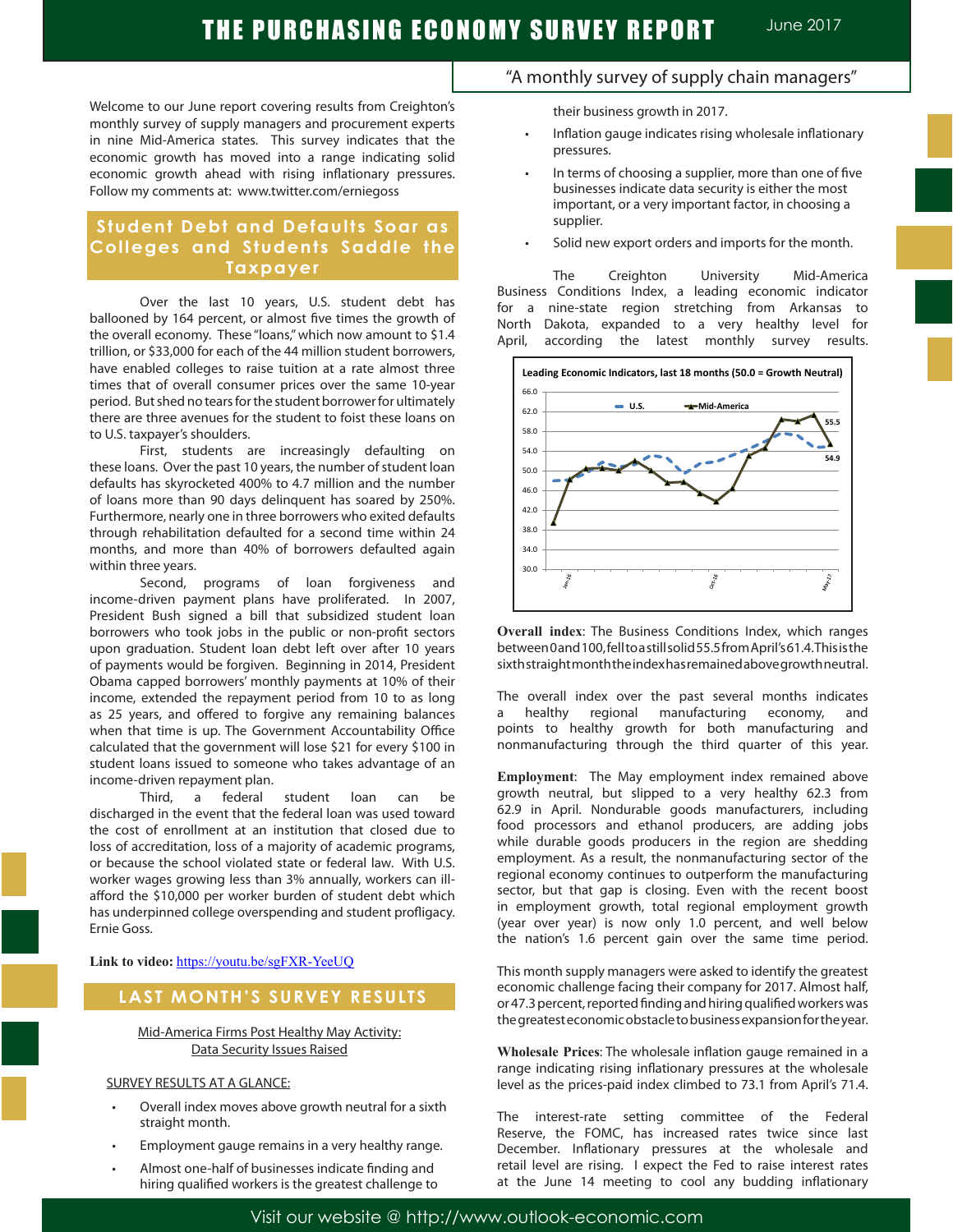pressures as measured in Creighton's monthly surveys.

**Confidence:** Looking ahead six months, economic optimism, as captured by the May business confidence index, declined slightly to a strong 61.4 from 69.5 in April. Strong profit growth and still low interest rates boosted the economic outlook among supply managers in the nine-state region.

**Inventories**: The May inventory index, which tracks the change in the level of raw materials and supplies, sank to 54.7 from April's 63.1.

This month supply managers were asked about their data security concerns. In terms of choosing a supplier, more than one of five businesses, or 21.9 percent, indicated data security was either the most important, or a very important factor in choosing a supplier. Only 18.2 percent reported data security was only a minor concern.

As reported by one supply manager, "The data security issue is quickly becoming a larger issue as we continue to do more overseas business."

**Trade**: The regional new export orders index fell to a still positive 54.0 from 60.5 in April, and the import index dropped to 52.4 from April's 60.7. An expanding regional economy supported buying from abroad for the month. Recent declines in the value of the U.S. dollar and expanding global economic conditions have supported a new export orders index above growth neutral for the month.

**Other components**: Components of the May Business Conditions Index were new orders at 54.8, down from 61.8 in May; production or sales index was 56.7, down from 63.8 in April; and delivery speed of raw materials and supplies slumped to 49.1 from last month's 55.5.

The Creighton Economic Forecasting Group has conducted the monthly survey of supply managers in nine states since 1994 to produce leading economic indicators of the Mid-America economy. States included in the survey are Arkansas, Iowa, Kansas, Minnesota, Missouri, Nebraska, North Dakota, Oklahoma and South Dakota.

The forecasting group's overall index, referred to as the Business Conditions Index, ranges between 0 and 100. An index greater than 50 indicates an expansionary economy over the course of the next three to six months. The Business Conditions Index is a mathematical average of indices for new orders, production or sales, employment, inventories and delivery lead time. This is the same methodology, used since 1931, by the Institute for Supply Management, formerly the National Association of Purchasing Management.

### **MID-AMERICA STATES**

### ARKANSAS

Arkansas' overall index for May fell to 58.4 from April's 61.1. Components of the index from the monthly survey of supply managers were new orders at 57.6, production or sales at 59.8, delivery lead time at 51.0, inventories at 57.5, and employment at 66.3. Arkansas is adding nondurable goods manufacturing jobs at a healthy pace. These gains are more than offsetting losses for durable goods producers. I expect the state to add jobs and economic activity above the regional and national average for the rest of 2017.

### "A monthly survey of supply chain managers"

#### IOWA

The May Business Conditions Index for Iowa dropped to 57.5 from 64.7 in April. Components of the overall index from the monthly survey of supply managers were new orders at 57.1, production or sales at 59.3, delivery lead time at 50.6, employment at 65.7, and inventories at 57.0. Durable goods manufacturers in the state, including transportation equipment manufacturers and metal producers, reduced employment. On the other hand, expansions, both in sales and jobs, for nondurable manufacturers more than offset pullbacks for heavy manufacturers.

### KANSAS

The Kansas Business Conditions Index for May declined to 53.9 from April's 56.4. Components of the leading economic indicator from the monthly survey of supply managers were new orders at 53.1, production or sales at 55.1, delivery lead time at 47.0, employment at 61.1, and inventories at 53.0. Transportation equipment producers and farm equipment manufacturers continue to experience slow to negative growth in the state. On the other hand, nondurable goods producers, including food processors, are expanding economic activity and more than offsetting losses for durable goods producers.

### MINNESOTA

The May Business Conditions Index for Minnesota slipped to a still strong 58.4 from April's 61.2. Components of the overall May index from the monthly survey of supply managers were new orders at 57.6, production or sales at 59.8, delivery lead time at 51.0, inventories at 57.5, and employment at 66.3. Slight job gains for both durable and nondurable goods producers in the state supported May's solid overall reading. Medical equipment manufacturers continue to expand at a solid pace as transportation equipment producers reduced jobs and economic activity.

#### MISSOURI

The May Business Conditions Index for Missouri slumped to 51.0 from 62.4 in April. Components of the overall May index from the survey of supply managers were new orders at 50.3, production or sales at 52.2, delivery lead time at 44.6, inventories at 50.2, and employment at 57.9. Nondurable and durable goods manufacturers experienced positive, but slowing growth for the month. Metal manufacturers, computer and electronic equipment producers, and vehicle manufacturers experienced upturns in economic activity.

#### NEBRASKA

The May Business Conditions Index for Nebraska fell to a solid 55.2 from 61.0 in April. Components of the index from the monthly survey of supply managers were new orders at 54.4, production or sales at 56.5, delivery lead time at 48.2, inventories at 54.3, and employment at 62.6. While metal manufacturers and machinery producers experienced slow to negative growth for the month, nondurable goods manufacturers, including food processors, detailed solid upturns in economic activity.

#### NORTH DAKOTA

North Dakota's overall, or Business Conditions Index, advanced above growth neutral for the month. The index for May from a survey of supply managers sank to 53.9 from 57.3 in April. Components of the overall index were new orders at 53.1, production or sales at 55.1, delivery lead time at 47.0, employment at 61.1, and inventories at 53.0. Energy and machinery equipment manufacturers continue to shed jobs. However, gains for nondurable goods producers in the state more than offset durable goods losses.

OKLAHOMA

Oklahoma's May Business Conditions Index remained above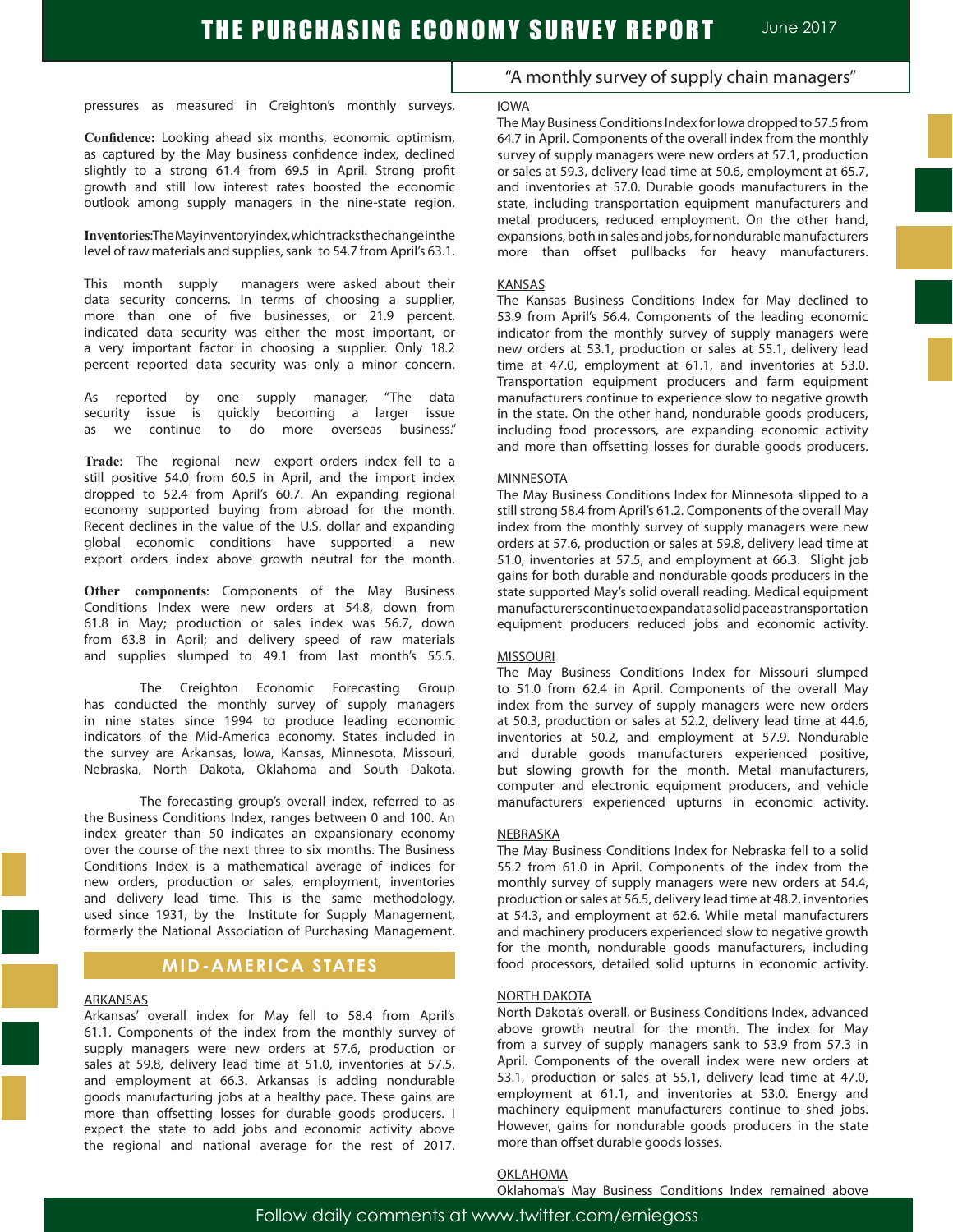the growth neutral threshold for a fifth straight month, though the index declined to a still solid 54.2 from 61.2 in April. Components of the overall May index from a survey of supply managers in the state were new orders at 53.5, production or sales at 55.5, delivery lead time at 47.3, inventories at 53.4, and employment at 61.5. Durable goods, except for metal producers and machinery manufacturers are expanding at a slow, but positive pace. Nondurable goods manufacturers, including food processors, are experiencing healthy growth.

### SOUTH DAKOTA

The Business Conditions Index for South Dakota stood at a regional high 61.7, but down from April's 68.8, also a regional high. Components of the overall index for the May survey of supply managers in the state were new orders at 60.8, production or sales at 63.1, delivery lead time at 53.8, inventories at 60.7, and employment at 69.9. Expansions among nondurable goods manufacturers in the state more than compensated for slight losses for durable goods producers.



### **THE BULLISH NEWS**

- The nation's unemployment fell to 4.3% for May, the lowest jobless rate in 16 years.
- The Case-Shiller home price index for the U.S. rose 5.8%, a 33-month high in March. A shortage of housing and low mortgage rates are expanding price bubbles across the nation.
- The core CPI, which excludes food and energy, rose 1.9% between May 2016 and May 2017. Inflation appears to be moderating.



Ï

### **THE BEARISH NEWS**

- U.S. employers added 138,000 jobs in May, well below expectations of 180,000.
- The share of the population age 16 and above in the labor force dropped to 62.7%.
- Average weekly wages for May rose to \$901.97 which was 2.5% above May 2016. Even with a tight labor market, we are seeing sub-par wage growth.
- The U.S. trade deficit for April climbed 5.2% to \$47.6 billion.

# **WHAT TO WATCH**

- **Employment Report on July 7: Another weak** employment report, (e.g. less than 120,000 jobs added for June), will likely push the Federal Reserve to moderate interest rate increases for the remainder of 2017.
- **Consumer Price Index on July 14: The Bureau of** Labor Statistics will release the inflation gauge for June. Year-over-year growth in the core CPI below 2.0% will be bullish for bond prices.
- Yield on 10-Year US Treasury bond: This yield will decline as inflation cools. Current yield is 2.1% and still

### "A monthly survey of supply chain managers"

well below the historical average.

# **Goss Eggs (Recent Dumb Economic Moves)**

Connecticut is joining Illinois in a Puerto Rican debt spiral. With a \$5.1 billion state budget deficit and three recent credit downgrades, the state's treasurer has recommended issuing "credit bonds" securitized by income tax revenues. The idiocy of this recommendation will only be exceeded by that of investors who buy these crippled bonds.

Survey results for June will be released on the first business day of next month, July 3.

Follow Goss on twitter at http://twitter.com/erniegoss For historical data and forecasts visit our website at: http://www2.creighton.edu/business/economicoutlook/